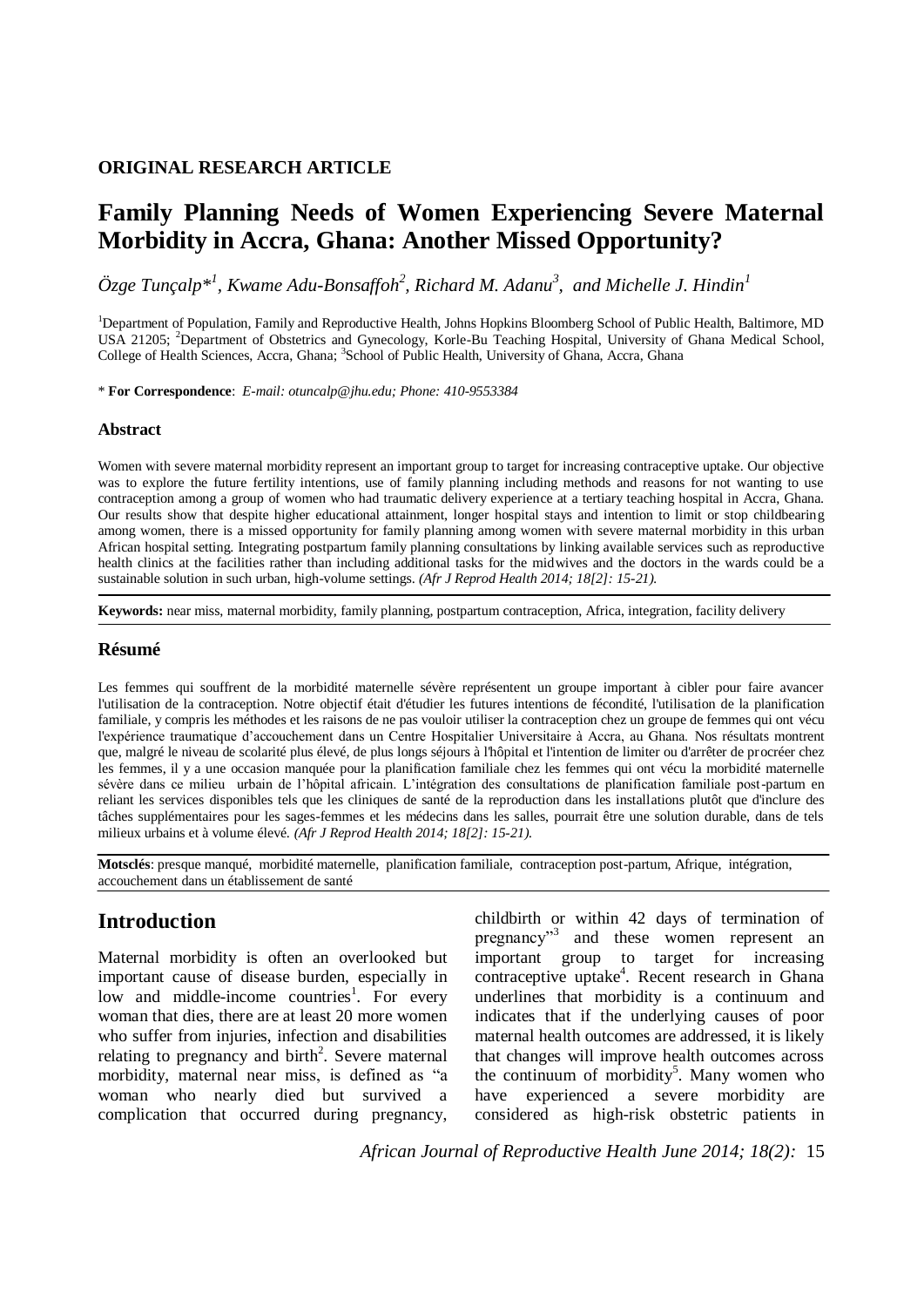subsequent pregnancies. This is especially the case when the interval between the pregnancies is shorter than what is recommended. The World Health Organization (WHO) asserts that birth-topregnancy intervals of around 18 months or shorter are associated with increased risk of maternal, neonatal and perinatal mortality<sup>6</sup>[.](#page-5-5)

Even though the use of family planning is pivotal in achieving the Millennium Development Goal 5 (MDG-5) on reducing maternal mortality and universal access to reproductive health, contraceptive use is low in many West African countries, including  $Ghana^7$ [.](#page-5-6) In Ghana, the maternal mortality ratio is 350 maternal deaths per 100,000 live births and the modern contraceptive prevalence rate is  $17\%^{8,9}$  $17\%^{8,9}$  $17\%^{8,9}$  $17\%^{8,9}$ . According to the Demographic Health Survey, the total fertility rate is 4 and about 35% of women have unmet need for family planning<sup>9</sup>[.](#page-5-8) Furthermore, family planning needs among women with severe maternal morbidity have been under-studied in developing countries, including Ghana.

Pregnancy and immediately postpartum period are important opportunities for counseling women on the use and adoption of family planning<sup>[10](#page-5-9)</sup>. In this study, our objective was to explore the future fertility intentions, use of family planning including methods and reasons for not wanting to use contraception among a group of postpartum women who had traumatic delivery experience ranging from complications to near miss identified by the new WHO criteria<sup>[11](#page-5-10)</sup> at a tertiary teaching hospital in Accra, Ghana.

# **Methods**

Semi-structured interviews with 36 women who experienced severe maternal morbidity were conducted between October 2010 and March 2011 as part of a larger prospective study using mixed methodology and focusing on severe maternal morbidity and quality of care $12,13$  $12,13$ . This study took place in Korle-Bu Teaching Hospital in urban Accra, which is one of the main teaching facilities in the country. Our qualitative methodology is described elsewhere in detail<sup>[13](#page-5-12)</sup>. Briefly, as part of the quantitative component of the parent study, women with severe maternal morbidity were identified based on the occurrence of the following

## *Tunçalp et al.* **Family Planning and Severe Maternal Morbidity**

maternal health outcomes, using patient records: 1) potentially life-threatening conditions were identified based on severe complications and/or critical interventions; and 2) near-miss cases were identified based on organ system dysfunction based on clinical criteria, laboratory markers and management-based proxies $13,14$  $13,14$ . The specific criteria can be found in the supplemental document 1. The inclusion criteria were not restricted to gestational age at which the complications happened and women with abortion or ectopic pregnancy related morbidities were included. Women who developed such complications outside pregnancy or after 42 days termination of pregnancy were excluded.

In order to elicit honest responses without the fear of retribution from the staff, women were invited to participate in the study just prior to or immediately after their discharge from the hospital. All women who agreed to participate in the study gave a written informed consent. The IRBs at the Johns Hopkins Bloomberg School of Public Health and University of Ghana Medical School approved the study. The interviews were conducted in English or Twi. Those conducted in Twi were translated and transcribed in English, and a second researcher reviewed all translations and transcriptions before data analysis.

The interview guide included topics on initial expectations related to the pregnancy, perception of complications, the processes of transfer and care women received at the facility. As part of these interviews, the women were also asked about future fertility and family planning.

Thirty-four women had completed medical data extraction forms and 36 women had completed the semi-structured interviews. We performed basic tabulations on morbidity level, socio-demographic, reproductive and maternal health variables extracted from the medical records. The interviews were analyzed for thematic content based on the interview guide.

# **Results**

Among the thirty-six women interviewed, almost all of them were married, Christians and working women with at least junior high school training (Table 1). Overall, 17 women (47%) were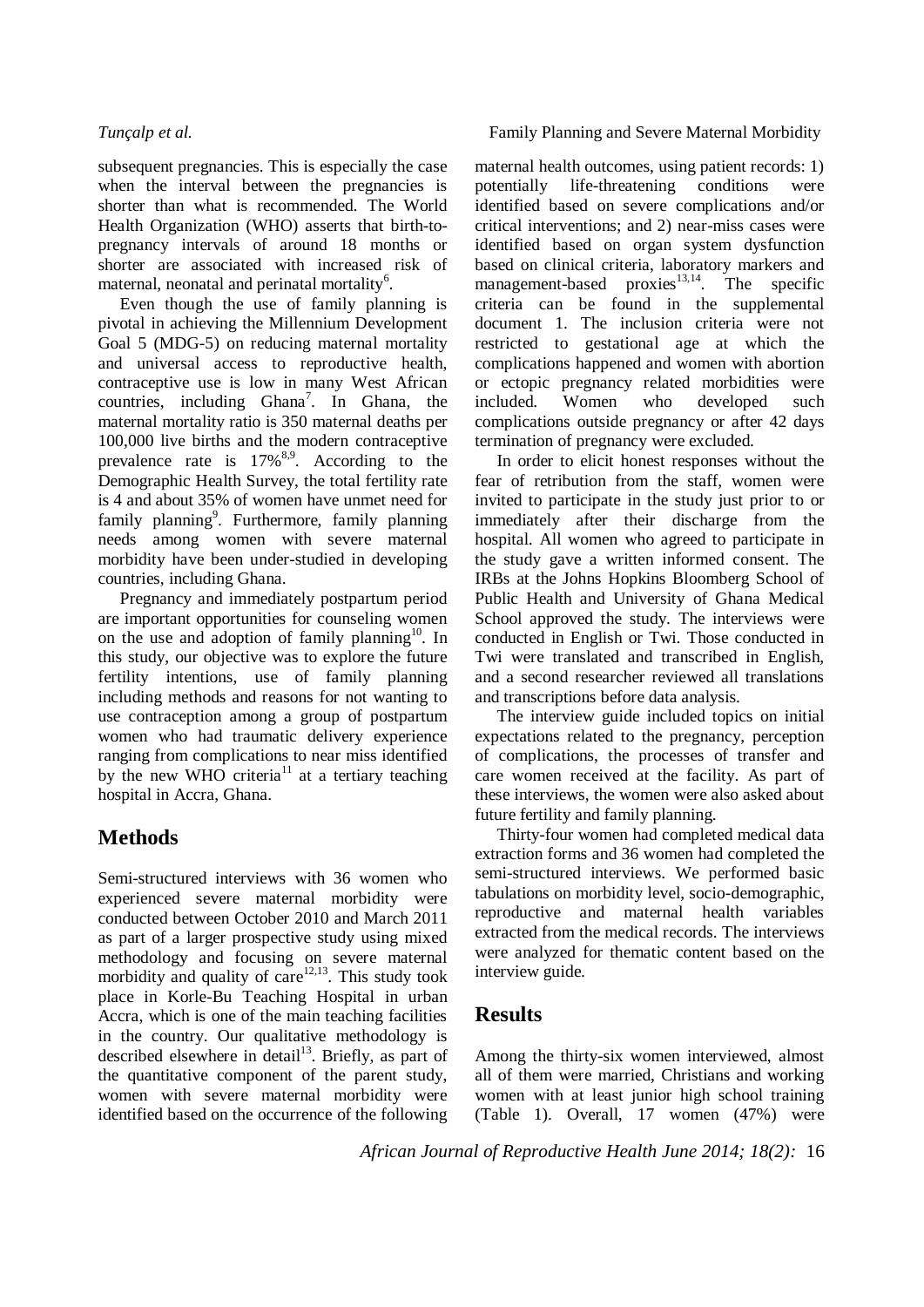identified as a near miss based on WHO criteria and 15 women (42%) had potentially lifethreatening complications. The average age was 31.4 and the average gestational age was 36 weeks. On average, the hospital stay was 13.4 days. It should be noted that none of the women approached for the interview declined.

Table 1: Characteristics of the women (N=36)<sup>\*</sup>

|                                         | Number $(\% )$      |  |  |  |  |  |  |  |
|-----------------------------------------|---------------------|--|--|--|--|--|--|--|
| <b>Near Miss Status</b>                 |                     |  |  |  |  |  |  |  |
| Near Miss                               | 17(47)              |  |  |  |  |  |  |  |
| Potentially life-threatening conditions | 15 (42)             |  |  |  |  |  |  |  |
| Other complications                     | 4(11)               |  |  |  |  |  |  |  |
| Mean age                                | 31.4 (Range: 20-42) |  |  |  |  |  |  |  |
| <b>Marital Status</b>                   |                     |  |  |  |  |  |  |  |
| Married                                 | 32 (94)             |  |  |  |  |  |  |  |
| Single                                  | 2(6)                |  |  |  |  |  |  |  |
| <b>Religion</b>                         |                     |  |  |  |  |  |  |  |
| Christian                               | 32 (94)             |  |  |  |  |  |  |  |
| Muslim                                  | 2(6)                |  |  |  |  |  |  |  |
| <b>Education</b>                        |                     |  |  |  |  |  |  |  |
| None                                    | 1(3)                |  |  |  |  |  |  |  |
| Junior High Secondary                   | 12(35)              |  |  |  |  |  |  |  |
| Senior High Secondary                   | 14(41)              |  |  |  |  |  |  |  |
| Tertiary                                | 3(9)                |  |  |  |  |  |  |  |
| Missing                                 | 4(12)               |  |  |  |  |  |  |  |
| Occupation                              |                     |  |  |  |  |  |  |  |
| Trader                                  | 19 (56)             |  |  |  |  |  |  |  |
| Hairdresser/Seamstress                  | 6(18)               |  |  |  |  |  |  |  |
| Other (Secretary etc)                   | 9(26)               |  |  |  |  |  |  |  |
| <b>Mean Hospital Stay (days)</b>        | $13.4(5-31)$        |  |  |  |  |  |  |  |
| <b>Reproductive Health Indicators</b>   |                     |  |  |  |  |  |  |  |
| Mean parity                             | 1.67 (Range: 0-6)   |  |  |  |  |  |  |  |
| Mean Gestational age                    | 35.9 (Range: 24-43) |  |  |  |  |  |  |  |
| Ever had a miscarriage                  | 22(63)              |  |  |  |  |  |  |  |
| Ever had an abortion                    | 19 (53)             |  |  |  |  |  |  |  |
| Ever had a stillbirth                   | 24(67)              |  |  |  |  |  |  |  |

\*Only thirty-four women had completed medical data extraction forms.

Two sets of questions were asked related to family planning. The first asked about fertility intentions in the future. Of the 36 women interviewed, nineteen women (54%) reported wanting more children and 14 (40%) women reported that they would like to limit childbearing. Of the 19 women who wanted more children, more than half of them wanted to space births. The reasons for spacing varied among the women ranging from financial concerns to trying to avoid complications experienced in the previous delivery, underlining the extra burden these women and their families face due to severe morbidity.

*"My delivery has been costly, both of my two deliveries [explaining why she does not want to get pregnant again]"* (31 years old, near miss, 21 days hospital stay, two kids)

*"If I had the chance I will not deliver again but I can't decide… because he is the man who is married to me, so what he says is what will happen. But left to me alone, I would not deliver again. … Because the ways I always suffer in labor, I have lost interest in giving birth again."* (25 years old, potentially life-threatening condition, 8 days hospital stay, two kids)

The second set of questions was about future use of contraception and reasons for intended nonuse. A majority of the women interviewed (60%) wanted to use contraception, whereas 20% of the women were unsure and the rest (20%) did not want to use. Reasons for not wanting to use contraception included never having used contraception, personal experience of side effects, hearing about the possible side effects of the methods or simply "*not liking it*".

*"I'm not using family planning and I don't like it. I have not done some [family planning] before but if I get tablet that I can take that won't worry me, I*  will." (34 years old, potentially life-threatening condition, 7 days hospital stay, two children)

*"I haven't used any [family planning] but they say if you use it for some time and you stop… it becomes difficult to have children after using it for some time. That is why I said I am not going to use any family planning."* (41 years old, potentially life-threatening condition, 12 days hospital stay, two children)

Some women cited the importance of joint decision-making with the husband before choosing a method, emphasizing the important role of male partners in the uptake of family planning in Ghanaian context.

*"I have to see the advice from the doctors which one would be best for me. But first of all, I have to decide with my husband."*(33 years old, near miss, 8 days hospital stay, two children)

*"If I use family planning and I did not inform my husband and he finds out, it might lead to*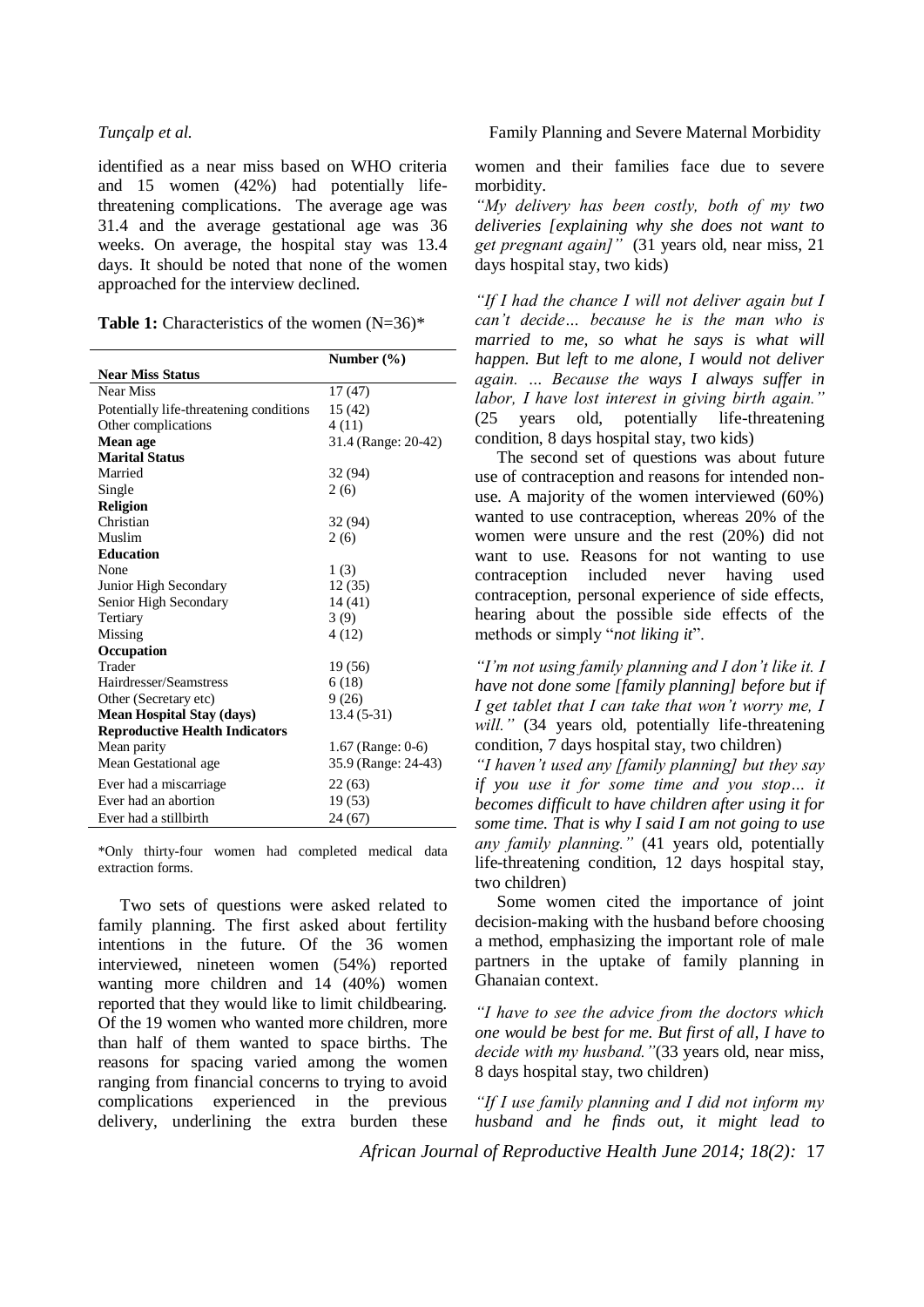*divorce."* (25 years old, potentially life-threatening condition, 8 days hospital stay, two children)

Overall, majority of the women who wanted to use family planning for spacing or limiting did not receive any counseling and left the hospital without any methods.

*"I don't know any [family planning] so I will come to the hospital for them to educate me on which* 

*Tunçalp et al.* **Family Planning and Severe Maternal Morbidity** 

*one will be suitable for me."* (37 years old, near miss, 15 days hospital stay, two children)

*"For me, I haven't used it before, so until we come back to the hospital, I don't know [which method to choose]"* (33 year old, near miss, 7 days hospital stay, one child).

### **FOR WEB ONLY – if possible**

**SUPPLEMENTAL DOCUMENT 1:** WHO criteria for identification of maternal near miss\*<sup>[11](#page-5-10)</sup>

|                                   | <b>Clinical</b> |                                                  | Laboratory |                               | <b>Management</b> |                            |
|-----------------------------------|-----------------|--------------------------------------------------|------------|-------------------------------|-------------------|----------------------------|
| <b>Cardiovascular dysfunction</b> | $\circ$         | Shock                                            | $\circ$    | pH < 7.1                      | $\circ$           | Use of continuous          |
|                                   | $\circ$         | Cardiac arrest                                   |            |                               |                   | vasoactive drugs           |
|                                   |                 |                                                  | $\circ$    | Lactate $>5$                  |                   |                            |
|                                   |                 |                                                  |            |                               | $\circ$           | Cardio-pulmonary           |
|                                   |                 |                                                  |            |                               |                   | resuscitation (CPR)        |
|                                   |                 |                                                  |            |                               |                   |                            |
| <b>Respiratory dysfunction</b>    | $\circ$         | Acute cyanosis                                   | $\circ$    | PaO2/FiO2 <200 mmHg           | $\circ$           | Gasping                    |
|                                   | $\circ$         | Respiratory rate $>40$ or                        |            |                               |                   |                            |
|                                   |                 | $<$ 6/min                                        | $\circ$    | Oxygen saturation <90%        | $\circ$           | Intubation and             |
|                                   |                 |                                                  |            | for $>60$ minutes             |                   | ventilation not related to |
|                                   |                 |                                                  |            |                               |                   | anesthesia                 |
| <b>Renal dysfunction</b>          | $\circ$         | Oliguria non responsive                          | $\circ$    | Creatinine $\geq$ 300 mmol/l  | $\circ$           | Dialysis for acute renal   |
|                                   |                 | to fluids or diuretics                           |            | or $\geq$ 3.5 mg/dl           |                   | failure                    |
|                                   |                 |                                                  |            |                               |                   |                            |
| Coagulation/                      | $\circ$         | Clotting failure                                 | $\circ$    | Acute thrombocytopenia        | $\circ$           | Transfusion of $>5$ units  |
| <b>Hematological dysfunction</b>  |                 |                                                  |            | $(<50 000$ platelets)         |                   | of blood/red cells         |
|                                   |                 |                                                  |            |                               |                   |                            |
| <b>Hepatic dysfunction</b>        | $\circ$         | Jaundice in the presence                         | $\Omega$   | Bilirubin $>100$ mmol $/1$ or |                   |                            |
|                                   |                 | of pre-eclampsia                                 |            | $> 6.0$ mg/dl                 |                   |                            |
|                                   |                 |                                                  |            |                               |                   |                            |
| <b>Neurological dysfunction</b>   | $\circ$         | Coma/loss of                                     |            |                               |                   |                            |
|                                   |                 | consciousness lasting                            |            |                               |                   |                            |
|                                   |                 | 12 hours or more                                 |            |                               |                   |                            |
|                                   | $\circ$         | Metabolic coma (loss of                          |            |                               |                   |                            |
|                                   |                 | consciousness AND the                            |            |                               |                   |                            |
|                                   |                 | presence of glucose and                          |            |                               |                   |                            |
|                                   |                 | ketoacids in urine)                              |            |                               |                   |                            |
|                                   | $\circ$         | <b>Stroke</b>                                    |            |                               |                   |                            |
|                                   | $\circ$         | Status epilepticus/<br>Uncontrollable fits/total |            |                               |                   |                            |
|                                   |                 |                                                  |            |                               |                   |                            |
| Other severity proxy              |                 | paralysis                                        |            |                               |                   | Hysterectomy due to        |
|                                   |                 |                                                  |            |                               | $\circ$           | infection or hemorrhage.   |
|                                   |                 |                                                  |            |                               |                   |                            |

\*A women presenting with **any** of the conditions listed in this box and surviving the complication is considered a maternal near miss case.

# **Discussion**

There is a missed opportunity for family planning among women with severe maternal morbidity in this urban African hospital setting. Despite the higher levels of education in our study population, we found insufficient knowledge, lack of prior use and lingering fears about side effects such as post-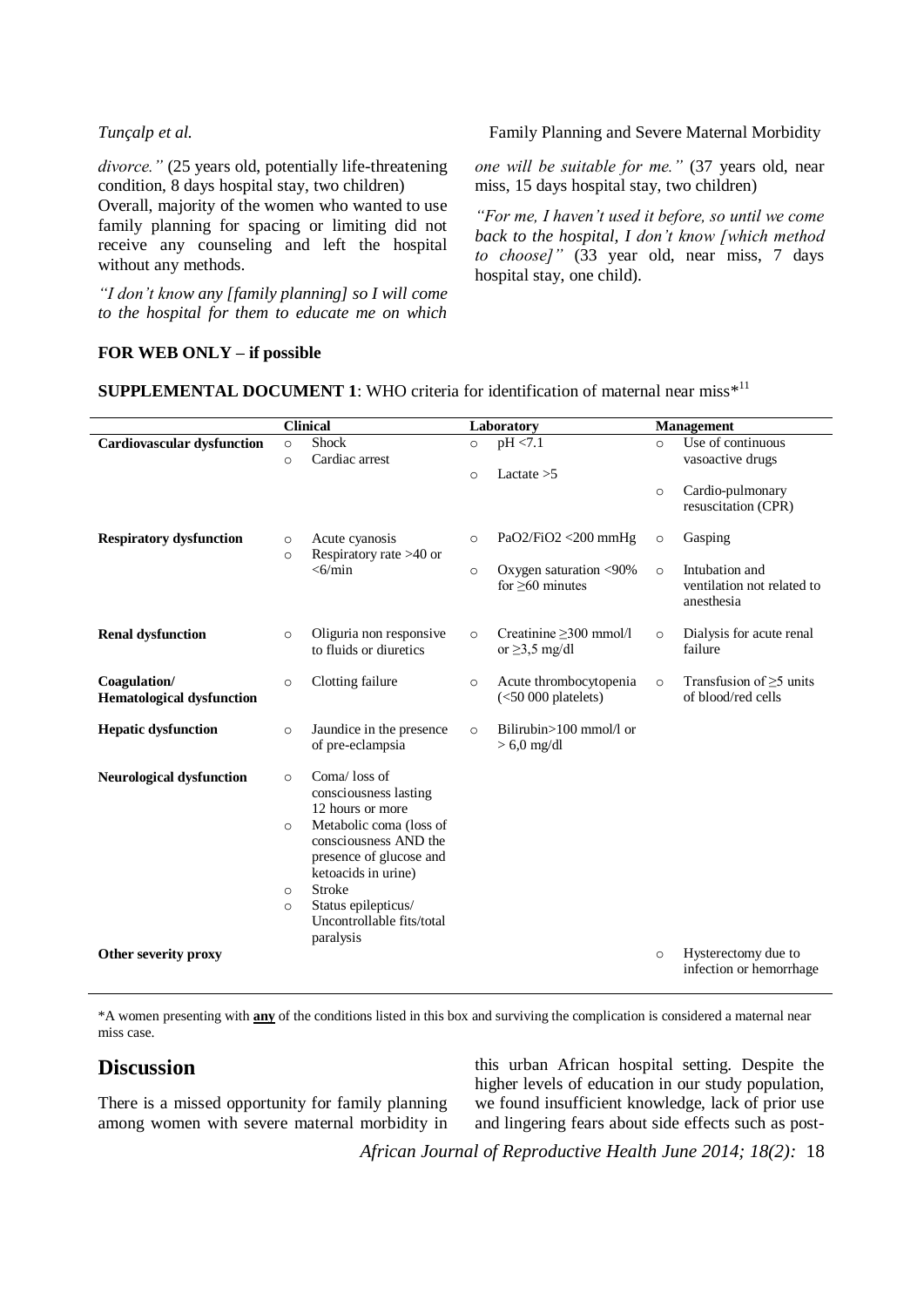contraceptive infertility among the interviewed women, supported by a recent study in urban Accra<sup>[15](#page-5-14)</sup>. A cross-sectional study from urban Senegal showed that less than 3% of the women received a family planning method during postpartum period (delivery, postnatal care, immunization for children), whereas a majority of the women who did not receive the services indicated an interest<sup>[16](#page-5-15)</sup>. The high reported desire to learn about and use family planning among women in our study, yet not receiving any family planning consultation or provision during the postpartum period underlines the importance of and the need for postpartum counseling among women with severe maternal morbidity. Moreover, due to their medical conditions, these women stay longer at the hospital allowing time for family planning counseling and provision.

Obstetric complications and severe morbidity may significantly influence women's sexual health, wellbeing and fertility, and differences in health systems and cultural contexts in low-resource settings might accentuate these effects. WHO recommends a pregnancy interval of at least 24 months before attempting the next pregnancy in order to minimize the risk of adverse maternal, perinatal and infant outcomes<sup>6</sup>[.](#page-5-5) Research shows that adequate family planning coverage is essential for those who survive a severe complication because of the potential adverse health and socioeconomic impact among those women bearing new pregnancies<sup>[4,](#page-5-3)[17](#page-5-16)</sup>.

Current recommendations for improving contraceptive uptake generally include adequate counseling and provision of modern contraceptive methods to recently delivered mothers wanting these services before they are discharged from the hospital<sup>[17](#page-5-16)</sup>. However, as highlighted in a recent multi-country analysis the postpartum contraceptive uptake is generally low in many low- and middle-income countries<sup>[18](#page-5-17)</sup>. The common barriers in these settings include difficult geographical access, limited method choice, financial costs, the status of women, medical and legal restrictions, provider bias, fear of side effects and misinformation, some of which were also highlighted in our findings<sup>[19](#page-5-18)</sup>.

Different approaches have been tested such as group counseling and inclusion of males in

## *Tunçalp et al.* Family Planning and Severe Maternal Morbidity

contraceptive decision-making and should be applied based on specific context of the country<sup>[20,](#page-6-0)[21](#page-6-1)</sup>. Given the misperceptions around contraceptive use and the highlighted role of men in our study, comprehensive counseling and inclusion of partners in this process should be considered for future programs. It should also be noted that we conducted our study in an urban setting and the role of the partners can be even a greater factor in rural areas. A survey examining the factors influencing the intentions of women to adopt postpartum family planning in rural Ghana found that most women (90.5%) who wanted to adopt a method reported that they would need the approval of their partners<sup>[10](#page-5-9)</sup>. Furthermore, attention should be paid to counseling women with a poor perinatal outcome or early pregnancy loss as they may be more likely to desire to become pregnant again as early as possible compared to the women with live births $17$ .

Recent estimates indicate that Ghana is making progress with respect to achieving the MDG-5 with maternal mortality ratio of 350 per 100,000 live births<sup>8</sup>[.](#page-5-7) However, this figure is still unacceptably high. Every pregnancy is an exposure to the risk of life-threatening conditions, such as maternal near miss or maternal death, especially in high maternal mortality settings<sup>[22](#page-6-2)</sup>. While interventions to improve emergency obstetric care are important, preventive measures such as improving postpartum contraceptive uptake for women and couples, who choose to use it, should be instituted to further reduce the burden of severe maternal morbidity and mortality.

# **Conclusions**

Postpartum family planning is one of the recommended evidence-based interventions to improve maternal health<sup>[7,](#page-5-6)[23,](#page-6-3)[24](#page-6-4)</sup>. However, further evidence on how to better integrate family planning into maternal health services is still urgently needed<sup>[16](#page-5-15)</sup>[.](#page-5-15) Further research should consider integrating postpartum family planning consultations by linking available services such as reproductive health clinics at the facilities. This would alleviate the burden of rather than including additional tasks for the midwives and the doctors in the wards, and could be a sustainable solution in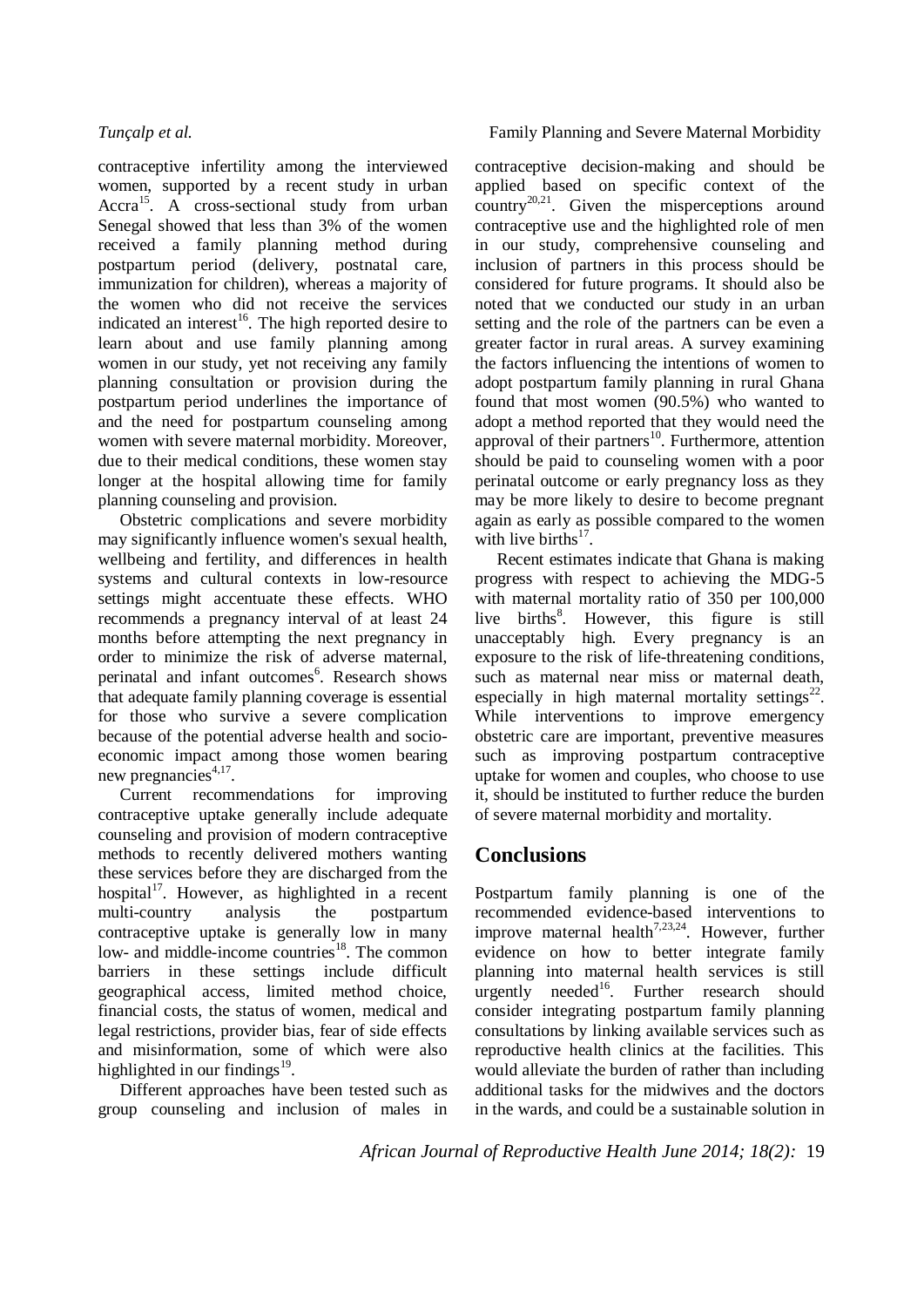such urban, high-volume settings. Such environment would also be more conducive to comprehensive counseling as well as inclusion of partners in the decision-making processes.

# **Acknowledgements**

We would like to acknowledge the research assistants Mr. Isaac Newton Hotorvi and Mr. Alfred Aikins for their excellent work in translation and transcription of the interviews and the medical data extraction, respectively. We also thank all the participants for sharing their stories. The study was funded by Bill and Melinda Gates Institute for Population and Reproductive Health Dissertation Research Award, Johns Hopkins Bloomberg School of Public Health. The funders had no role in study design, data collection and analysis, decision to publish, or preparation of the manuscript.

## *Conflict of Interest*

The authors have no conflict of interest.

# **Contribution of Authors**

OT and MJH conceived and designed the study in collaboration with RMA and KAB. OT and KAB collected the data and OT and MJH conducted the analysis. OT prepared the first draft of the manuscript and MJH, RMA and KAB provided input.

# **References**

- <span id="page-5-0"></span>1. Firoz T, Chou D, von Dadelszen P, et al. Measuring maternal health: focus on maternal morbidity. *Bull World Health Organ* 2013; 91(10): 794-6.
- <span id="page-5-1"></span>2. Ashford L. Hidden suffering: disabilities from pregnancy and childbirth in less developed countries. http://www.prb.org/pdf/hiddensufferingeng.pdf (accessed December 4, 2012.
- <span id="page-5-2"></span>3. Say L, Souza JP, Pattinson RC. Maternal near miss- towards a standard tool for monitoring quality of maternal health care. *Best Pract Res Clin Obstet Gynaecol* 2009; 23(3): 287-96.
- <span id="page-5-3"></span>4. Storeng KT, Drabo S, Ganaba R, Sundby J, Calvert C, Filippi V. Mortality after near-miss obstetric complications in Burkina Faso: medical, social and health-care factors. *Bull World Health Organ* 2012; 90(6): 418-25B.
- <span id="page-5-4"></span>5. Tuncalp O, Hindin MJ, Adu-Bonsaffoh K, Adanu RM.

### *Tunçalp et al.* **Family Planning and Severe Maternal Morbidity**

Understanding the Continuum of Maternal Morbidity in Accra, Ghana. Maternal and child health journal. 2013.

- <span id="page-5-5"></span>6. World Health Organization. Report of a WHO Technical Consultation on Birth Spacing. Geneva, Switzerland: WHO, 2005.
- <span id="page-5-6"></span>7. Ahmed S, Li Q, Liu L, Tsui AO. Maternal deaths averted by contraceptive use: an analysis of 172 countries. *Lancet* 2012; 380(9837): 111-25.
- <span id="page-5-7"></span>8. World Health Organization, UNICEF, UNFPA, The World Bank. Trends in maternal mortality: 1990 to 2010. WHO, UNICEF, UNFPA, and The World Bank Estimates, 2012.
- <span id="page-5-8"></span>9. Ghana Statistical Service (GSS), Ghana Health Service (GHS), ICF Macro. Ghana Demographic and Health Survey 2008. Accra, Ghana: GSS, GHS, and ICF Macro., 2009.
- <span id="page-5-9"></span>10. Eliason S, Baiden F, Quansah-Asare G, et al. Factors influencing the intention of women in rural Ghana to adopt postpartum family planning. *Reprod Health* 2013; 10: 34.
- <span id="page-5-10"></span>11. World Health Organization, . Evaluating the quality of care for severe pregnancy complications: the WHO near-miss approach for maternal health. Geneva: WHO, 2011.
- <span id="page-5-11"></span>12. Tuncalp O, Hindin MJ, Adu-Bonsaffoh K, Adanu RM. Assessment of maternal near-miss and quality of care in a hospital-based study in Accra, Ghana. *Int J Gynaecol Obstet* 2013; 123(1): 58-63.
- <span id="page-5-12"></span>13. Tuncalp O, Hindin MJ, Adu-Bonsaffoh K, Adanu R. Listening to women's voices: the quality of care of women experiencing severe maternal morbidity, in Accra, Ghana. *PLoS One* 2012; 7(8): e44536.
- <span id="page-5-13"></span>14. Tuncalp O, Hindin MJ, Adu-Bonsaffoh K, Adanu RM. Assessment of maternal near-miss and quality of care in a hospital-based study in Accra, Ghana. *Int J Gynaecol Obstet* 2013.
- <span id="page-5-14"></span>15. Hindin MJ, McGough LJ, Adanu RM. Misperceptions, misinformation and myths about modern contraceptive use in Ghana. *The journal of family planning and reproductive health care / Faculty of Family Planning & Reproductive Health Care, Royal College of Obstetricians & Gynaecologists* 2013.
- <span id="page-5-15"></span>16. Speizer IS, Fotso JC, Okigbo C, Faye CM, Seck C. Influence of integrated services on postpartum family planning use: a cross-sectional survey from urban Senegal. *BMC Public Health* 2013; 13(752).
- <span id="page-5-16"></span>17. Ganaba R, Marshall T, Sombie I, Baggaley RF, Ouedraogo TW, Filippi V. Women's sexual health and contraceptive needs after a severe obstetric complication ("near-miss"): a cohort study in Burkina Faso. *Reprod Health* 2010; 7: 22.
- <span id="page-5-17"></span>18. Borda MR, Winfrey W, McKaig C. Return to sexual activity and modern family planning use in the extended postpartum period: an analysis of findings from seventeen countries. *Afr J Reprod Health* 2010; 14(4 Spec no.): 72-9.
- <span id="page-5-18"></span>19. Campbell M, Sahin-Hodoglugil NN, Potts M. Barriers to fertility regulation: a review of the literature. *Stud*